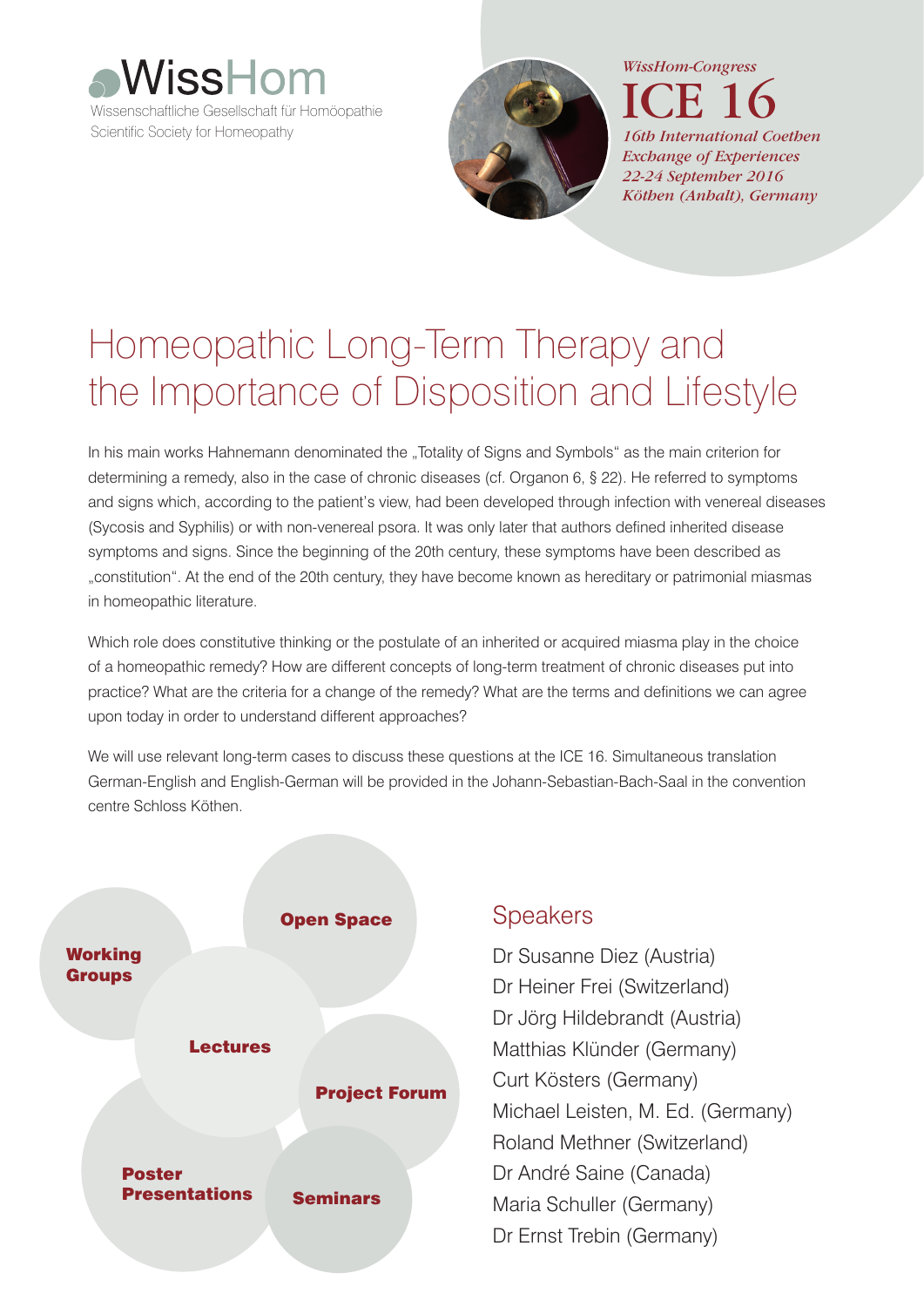

# Thursday, 22 September 2016

| from $2:00$ p.m. | <b>Arrival and Snack</b>      |                                                                                                                                                |  |  |
|------------------|-------------------------------|------------------------------------------------------------------------------------------------------------------------------------------------|--|--|
|                  |                               |                                                                                                                                                |  |  |
| 3:00 p.m.        | <b>Welcome Address</b>        |                                                                                                                                                |  |  |
| 3:10-3:55 p.m.   |                               | Ernst Trebin (Bamberg, Germany)<br><b>Constitution and Disposition</b>                                                                         |  |  |
| 3:55-4:40 p.m.   |                               | Matthias Klünder (Hamburg, Germany)<br><b>Individualisation and Miasms - a Contradiction? Prafull Vijayakar's</b><br><b>Analytical Concept</b> |  |  |
| 4:40-5:00 p.m.   | Pause                         |                                                                                                                                                |  |  |
| 5:00-6:00 p.m.   |                               | Maria Schuller (Hechendorf near Munich, Germany)<br>The Theory of Miasms in Case Management                                                    |  |  |
| 6:00-6:45 p.m.   |                               | <b>Discussion of the three lectures</b>                                                                                                        |  |  |
| 7:00-7:30 p.m.   | <b>Poster Viewing Session</b> |                                                                                                                                                |  |  |
| 8:00 p.m.        | <b>Classical Concert</b>      |                                                                                                                                                |  |  |

# Friday, 23 September 2016

| 9:00-10:30 a.m.      |                          | Roland Methner (Caslano near Lugano, Switzerland)<br>A Long-Term Case of Hashimoto-Thyreoditis - Is One Simile Enough?                                                                                   |
|----------------------|--------------------------|----------------------------------------------------------------------------------------------------------------------------------------------------------------------------------------------------------|
| 10:30-11:00 a.m.     | Coffee Break             |                                                                                                                                                                                                          |
| 11:00-12:00 a.m.     |                          | Michael Leisten (Laub near Prichsenstadt, Germany)<br>"Break the Rules, but Never Break the Principle!" -<br><b>Autoimmune Disorders and Homeopathy</b>                                                  |
| 12:00-12:30 a.m.     |                          | Jörg Hildebrandt (St. Pölten, Austria)<br>Saint Leonhard's Water - Merely a Further Uninteresting Waterproving?<br>The Key for Understanding Water Remedies?                                             |
| 12:30 a.m.-2:30 p.m. | <b>Lunch Break</b>       |                                                                                                                                                                                                          |
| 2:30-4:00 p.m.       | <b>Parallel Seminars</b> |                                                                                                                                                                                                          |
| Seminar I            |                          | André Saine (Outremont, Québec, Canada)<br><b>Seminar Long-Term Cases: An Important Advance in the Homeopathic</b><br><b>Treatment of Patients with Serious, Progressive and Intractable Pathologies</b> |
|                      |                          | with Preparations Beyond Fincke's MM Continuous-Fluxion Potencies                                                                                                                                        |
| Seminar II           |                          | Curt Kösters (Hamburg, Germany)<br><b>Evaluation of the Integrated Health Care Concept</b>                                                                                                               |
| 4:00-4:30 p.m.       | Coffee Break             |                                                                                                                                                                                                          |
| 4:30-6:00 p.m.       |                          | Seminar II with André Saine: Continuation Long-Term Cases                                                                                                                                                |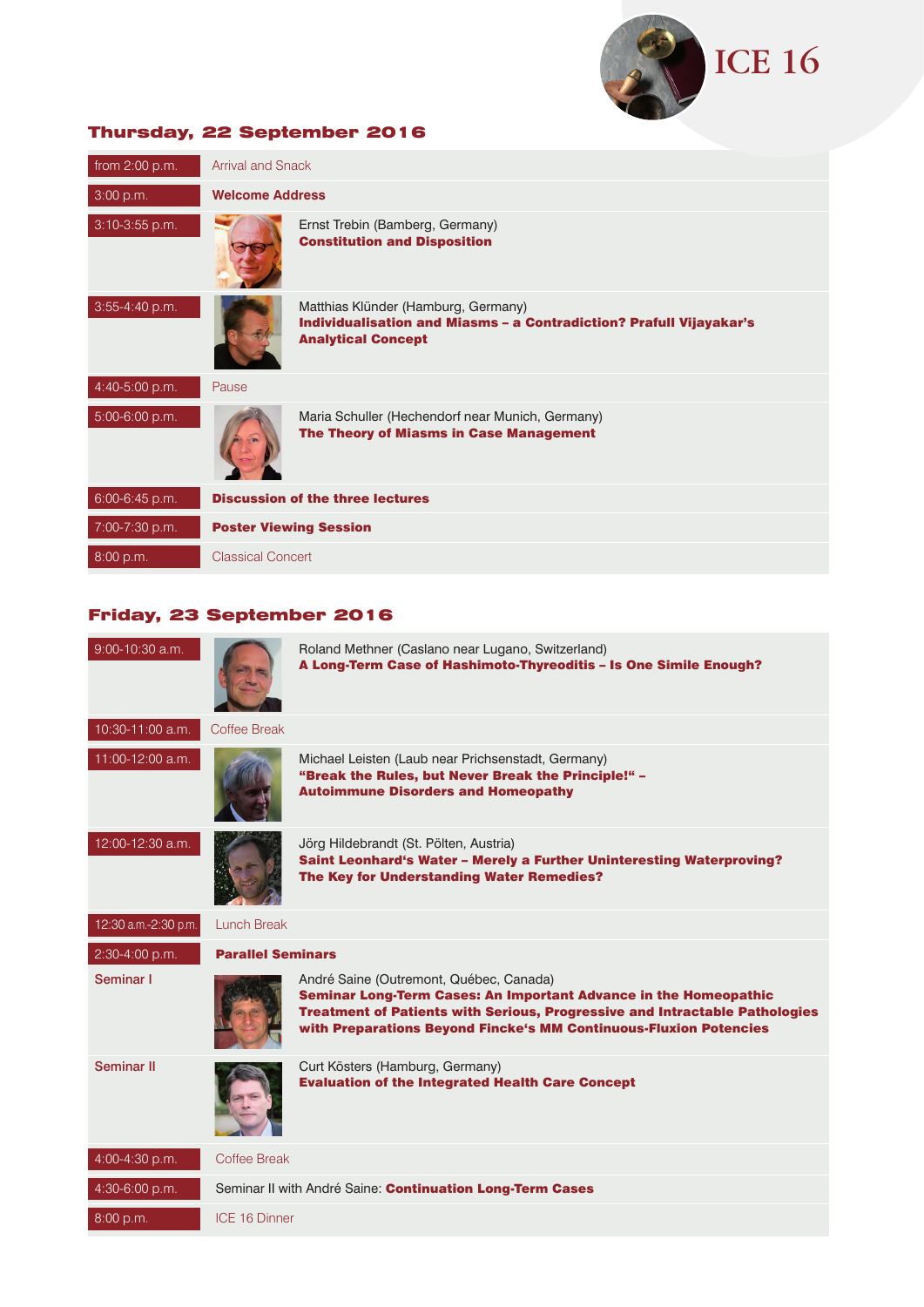

**Long-Term Equipment Constitution and Miasm** 

# Saturday, 24 September 2016

| 9:00-10:30 a.m.  |                           | Susanne Diez (Vienna, Austria)<br><b>Long-Term Family Treatment - Reflections on Constitution and I</b>                                                                 |
|------------------|---------------------------|-------------------------------------------------------------------------------------------------------------------------------------------------------------------------|
| 10:30-11:00 a.m. | Coffee Break              |                                                                                                                                                                         |
| 11:00-11:45 a.m. |                           | Curt Kösters (Hamburg, Germany)<br><b>Hahnemann's Original Miasm Theory - Its Practical Application</b><br>and Potential Amplification Today (according to Dimitriades) |
| 11:45-13:00 a.m. | Moderation: Gerhard Bleul | <b>Panel Discussion: Understanding the Concept of Miasms</b>                                                                                                            |
| $1:30$ p.m.      |                           | Guided City Walk:: "On the trails of Samuel Hahnemann in Köthen"                                                                                                        |
|                  |                           |                                                                                                                                                                         |

Vlarch 2016 March 2016

# Seminar for Teachers

2:30-4:00 p.m. 4:30-6:00 p.m. 11:00-12:30 a.m. 6:15-7:00 p.m.

Friday, 23 Sept. 2016 Saturday, 24 Sept. 2016<br>2:30-4:00 n m<br>9:00-10:30 a m

 $9:00 - 10$ 

> Laupen near Bern (CH) Polarity Analysis in

Prepuberty, Puberty and Adolescence

# Planning and Coordination

Dr Heiner Frei



Angelika Gutge-Wickert (Berlin, Germany) Pharmacist and Homeopathic Physician Project Manager WissHom Events



Gerhard Bleul (Hünstetten, Germany) General Practioner Homeopathy, Chirotherapy Speaker of the WissHom Education and Training Department

# Information and Registration

Köthen Kultur und Marketing GmbH (KKM) Homeopathy- and Congress-Service Holger Broszat Schlossplatz 5 06366 Köthen (Anhalt), Germany Phone: 0049-(0)3496-70099-28 Fax: 0049-(0)3496-70099-29 Mail: homoeopathie@bachstadt-koethen.de

und Tagungsservice im Schloss Köthen KULTUR UND MARKETING GMBH **KÖTHEN** 

#### In-Service Training Points

Participation in the ICE 16 will expectedly be credited with 17 in-service-training points for medical doctors/ non-medical practitioners and counts for 17 training points for the DZVhÄ's Homeopathy Diploma.

# Venue

Invitation to Poster Presentations

in the form of posters.

sessions.

In addition to lectures and working groups, the WissHom-Congress offers the opportunity to present scientific working groups and research projects

The posters will be displayed for the entire duration of the congress and can be discussed with their authors during the two scheduled poster



Convention Centre Schloss Köthen Schlossplatz 4 06366 Köthen (Anhalt) **Germany** 



Further information: www.wisshom.de

to info@wisshom.de Poster Viewing Session Thu, 22 Sept., 1:00-2:30 p.m. and 6:00-7:30 p.m.

Poster submission until 31 July 2016

Electronic Poster Presentaiton Fri, 23 Sept., 4:30-6:00 p.m.

# Further Dates

Project Forum (Homeopathy Foundation) Thu, 22 Sept., 9:00 a.m.-12:30 p.m.

Open Space / Working Groups

Thu, 22 Sept., 1:00-2:30 p.m.

WissHom General Assembly Fri, 23 Sept., 1:00-2:30 p.m.